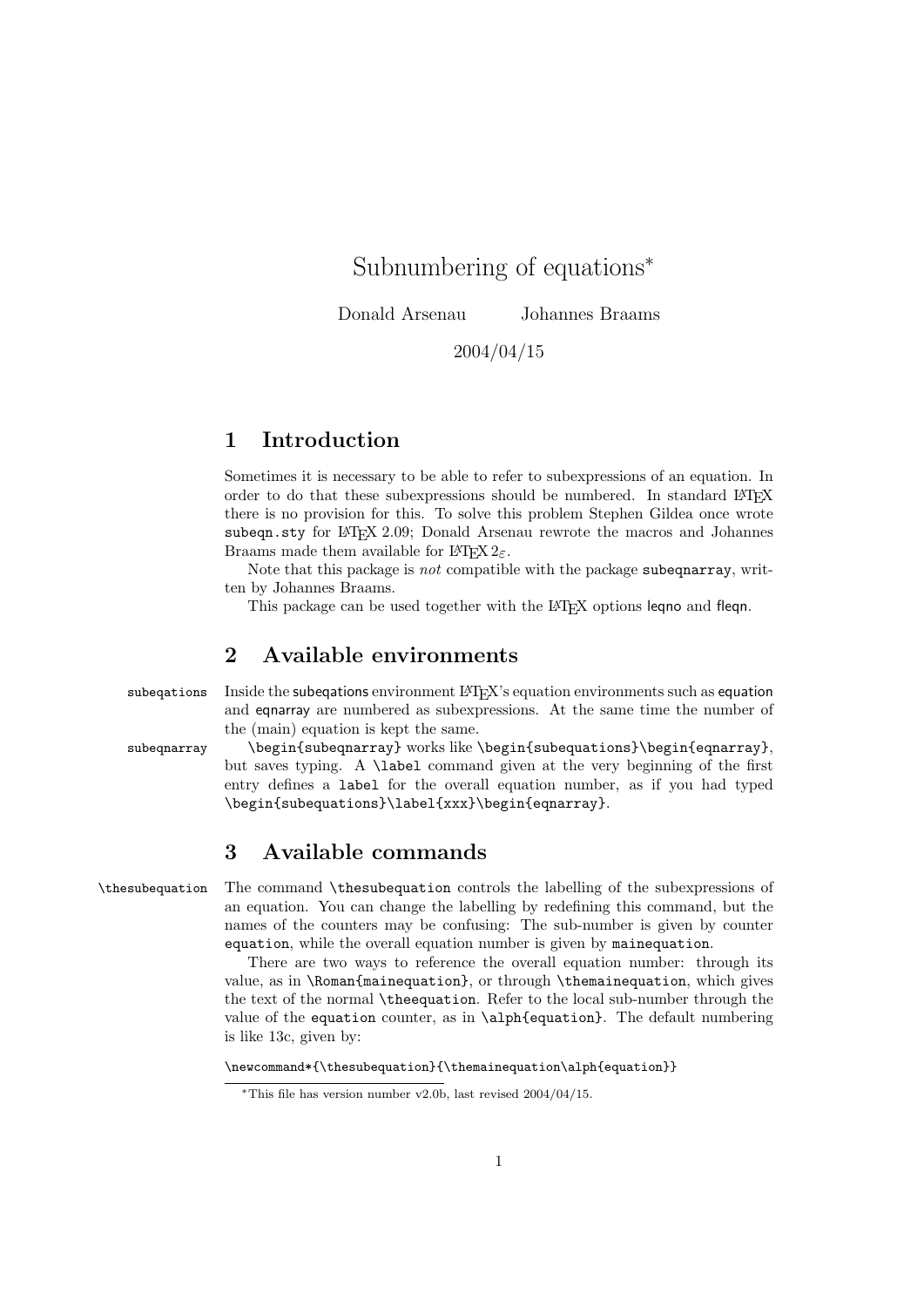Some alternatives:

A number such as 13.C is achieved by

\newcommand\*{\thesubequation}{\themainequation.\Alph{equation}}

A number such as 13-iii is achieved by

\newcommand\*{\thesubequation}{\themainequation-\roman{equation}} \newcommand\*{\thesubequation}{\themainequation.\Alph{equation}}

When the document class which is used has declared

\renewcommand{\@eqnnum}{\theequation} \renewcommand{\theequation}{(\arabic{equation})}

which puts parentheses around *all* equation numbers, including those produced by the \ref command, you can use:

\newcommand\*{\thesubequation}{(\arabic{mainequation}\alph{equation})}

## 4 The implementation

1  $\langle *package \rangle$ 

subeqations Within the subequations the equation numbers consist of two parts. The first part is a representation of the current value of the equation counter when the environment is entered, ie the number of the equation; the second part indicates the number of the subexpression of the equation.

2 \newenvironment{subequations}{%

First we update the equation counter,

3 \refstepcounter{equation}%

then we save its current value in \c@mainequation and define \themainequation to be the current representation of the equation counter.

- \mathchardef\c@mainequation\c@equation
- \protected@edef\themainequation{\theequation}%

Then we change the representation of the equation counter to represent the subexpression number. Finally we set the equation counter to zero as we use it for counting the subexpressions.

- 6 \let\theequation\thesubequation
- 7 \global\c@equation\z@
- 8 }{%

When the environment is finished we restore the value ot the equation counter.

- 9 \global\c@equation\c@mainequation
- 10 \global\@ignoretrue
- 11 }

\thesubequation By default the subexpressions will be numbered with lower case letters. The representation of the equation counter also includes the saved value of the equation counter. This can be changed by redefining this command.

12 \newcommand{\thesubequation}{\themainequation\alph{equation}}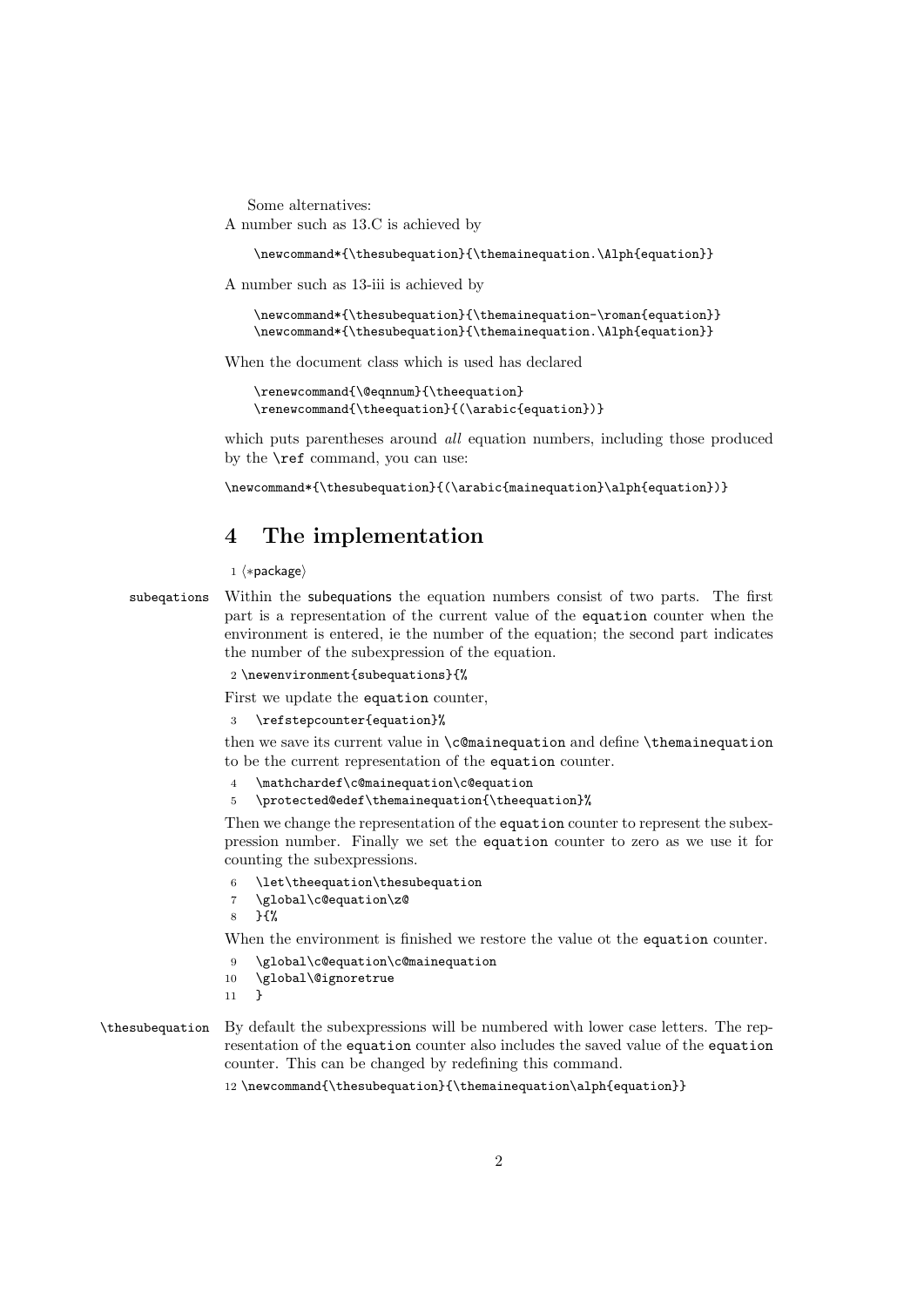subeqnarray

```
13 \newenvironment{subeqnarray}{%
```
- \subequations
- \@ifnextchar\label{\@lab@subeqnarray}{\eqnarray}
- }{%
- \endeqnarray\endsubequations

}

\@lab@subeqnarray This macro picks up the \label command and its argument and re-inserts it before starting the eqnarray environment.

```
19 \newcommand*{\@lab@subeqnarray}[2]{#1{#2}\eqnarray}
```
 $20 \langle$ /package $\rangle$ 

# 5 An example of the use of this package

When you run the following document through L<sup>AT</sup>EX you will see the difference between the subeqnarray and eqnarray environments.

```
21 (*sample)
22 \documentclass{article}
23 \usepackage{subeqn}
24
25 \begin{document}
26 This is an example ot the use of the \texttt{subeqations} package.
27 \begin{equation}
28 \label{a}
29 a^2 + b^2 = c^230 \end{equation}
31 Now we start sub-numbering.
32 \begin{subequations}
33 \label{b}
34 \begin{equation}
35 \label{b1}
36 d<sup>2 + e^2 = f^2</sup>
37 \end{equation}
38 We can refer to equation \ref{a}, \ref{b} and \ref{b1}.
39 \begin{equation}
40 \label{b2}
41 g^2 + h^2 = i^242 \end{equation}
43 This was equation~\ref{b2}.
44 \begin{eqnarray}
45 \label{c}
46 x \&=\& y+z\label{eq:z} x \&=\& y+z\label{eq:z}47 u &=& v+w\label{c2}
48 \end{eqnarray}
49 This was expression \ref{c}, consisting of parts \ref{c1}
50 and \ref{c2}.51 \end{subequations}
52
53 Now lets start a \textsf{subeqnarray} environment.
54 \begin{subeqnarray}
55 \label{d}
```